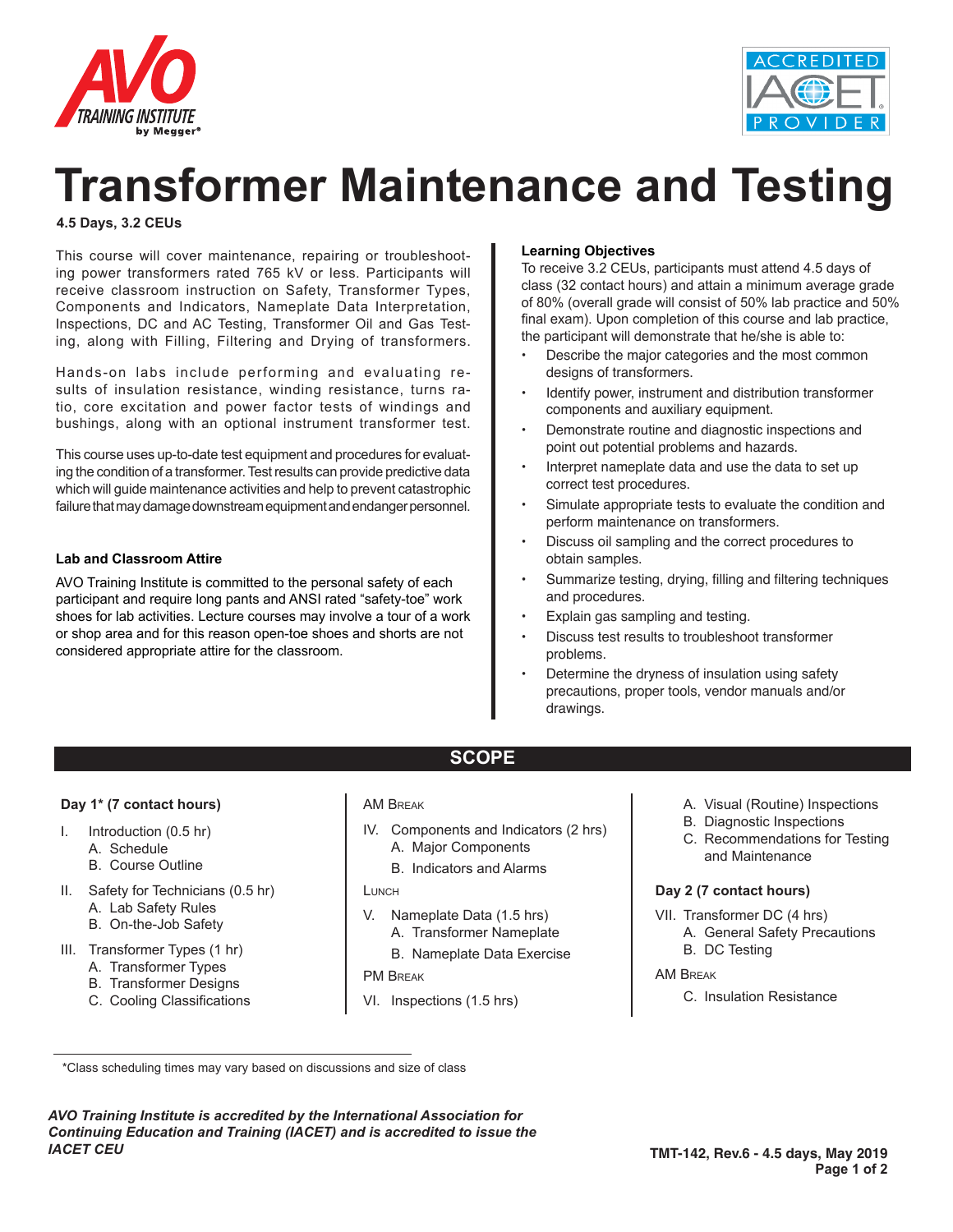# **Transformer Maintenance and Testing**

**4.5 Days, 3.2 CEUs**

# **SCOPE (cont'd)**

- D. Winding Resistance Testing
- E. Lab Winding Resistance Testing

**LUNCH** 

- VIII. Transformer AC (3 hours)
	- A. AC Testing
	- B. Power Factor Testing Fundamentals
	- C. Typical Tests Performed Using Power Factor/Dissipation Factor Test Sets
	- D. Transformer Bushing Testing
	- E. Liquid Insulating Power Testing
	- F. Core Excitation Current Testing

## PM Break

- G. Lab Turns Ratio Testing a **Transformer**
- H. Lab Power Factor/Dissipation Factor Testing

## **Day 3** *(7 contact hours)*

- IX. Transformer Oil Testing (7 hrs)
	- A. Insulating Liquids
	- B. Liquid Sampling
	- C. Sampling for Power Factor Testing
	- D. Sampling for Gas-In Oil Analysis

## AM Break

- IX. Transformer Oil Testing (cont'd)
	- E. Dielectric Breakdown Voltage Test
	- F. Color Testing
- **LUNCH** 
	- G. Visual Examination
	- H. Neutralization of Number Test
- PM Break
	- I. Interfacial Tension Test
	- J. Moisture Content Test
	- K. Liquid Insulating Power Factor
	- L. Evaluation of Test Data

## **Day 4** *(7 contact hours)*

- X. Transformer Gas Testing (7 hs) A. Gas Detection
	- B. Oxygen Testing

AM Break

- C. Combustible Gas Testing
- **LUNCH** 
	- D. Gas Analysis Interpretation
- PM Break
	- E. Lab Insulation Resistance **Testing**

## **Day 5 (Half Day)** *(4 contact hours)*

- XI. Filling and Filtering (1 hr)
	- A. Reconditioning
		- B. Filter and Filter Presses
		- C. Centrifuges
		- D. Vacuum Dehydrators
	- E. Reclaiming
	- F. Draining and Filling
- AM Break
- XII. Drying (1.5 hrs)
	- A. Most Approved Dry Out Method
	- B. Vacuum and Hot Oil Dry Out
	- C. Other Common Drying Methods
	- D. Determination of Dryness
- XIII. Conclusion (1.5 hrs)
	- A. Review
	- B. Final exam